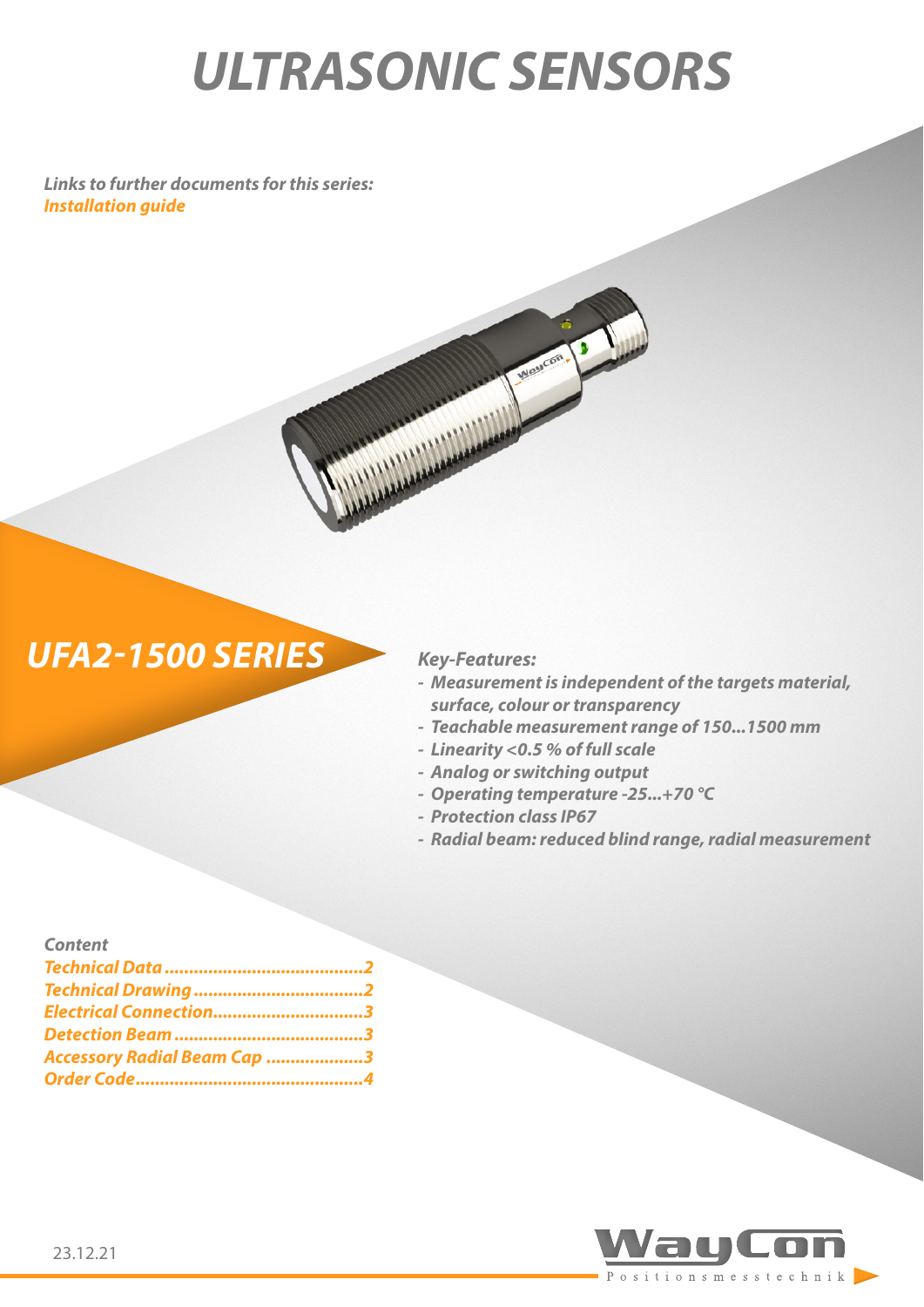### <span id="page-1-0"></span>**TECHNICAL DATA**

| Measurement range <sup>1)</sup>           | [mm]        | 1501500                               |                                      |  |
|-------------------------------------------|-------------|---------------------------------------|--------------------------------------|--|
| Linearity max.                            | [%]         | < 0.5                                 |                                      |  |
| Repeatability                             | [mm]        | <1                                    |                                      |  |
| Resolution                                | [mm]        | $\mathbf{1}$                          |                                      |  |
| Sound frequency                           | [kHz]       | 400                                   |                                      |  |
| Readiness delay                           | [ms]        | 300                                   |                                      |  |
| Output type                               |             | Analog output                         | Switching output                     |  |
| Analog output                             |             | 010 V / 420 mA (switchable)           |                                      |  |
| Load resistance                           | $[k\Omega]$ | Voltage: >10 / Current: 0.4           |                                      |  |
| Measurement frequency                     | [Hz]        | 100                                   |                                      |  |
| Switching output                          |             |                                       | Push pull, 150 mA, NO/NC, switchable |  |
| Switching current max.                    | [mA]        |                                       | 150                                  |  |
| Switching hysteresis                      | [mm]        |                                       | 6                                    |  |
| Switching frequency                       | [kHz]       |                                       | $<$ 5                                |  |
| Supply                                    | [VDC]       | 18.30                                 |                                      |  |
| No-load current at 24 VDC                 | [mA]        | 40                                    |                                      |  |
| Voltage drop                              | [V]         | $\overline{2}$                        |                                      |  |
| Inverse-polarity protection               |             | Yes (not pin 2)                       | Yes                                  |  |
| Short circuit protection                  |             | Yes                                   |                                      |  |
| Isolation voltage                         | [V]         | 500                                   |                                      |  |
| Shock / vibration resistance              |             | 30 g, 11 ms / 1055 Hz, 1 mm           |                                      |  |
| Connection                                |             | Connector M12, 4 pins                 |                                      |  |
| <b>Protection class</b>                   |             | <b>IP67</b>                           |                                      |  |
| Operating temperature                     |             | $-25+70 °C$                           |                                      |  |
| Temperature drift                         | [% / K]     | 0.2 (compensated)                     |                                      |  |
| Mounting distance min. (sensor to sensor) | [mm]        | 700                                   |                                      |  |
| Housing                                   |             | Nickel-plated brass, epoxy resin, PUR |                                      |  |
| Weight                                    | [g]         | 30                                    |                                      |  |

1) based on a standardized measurement plate >200x200 mm

#### **TECHNICAL DRAWING**

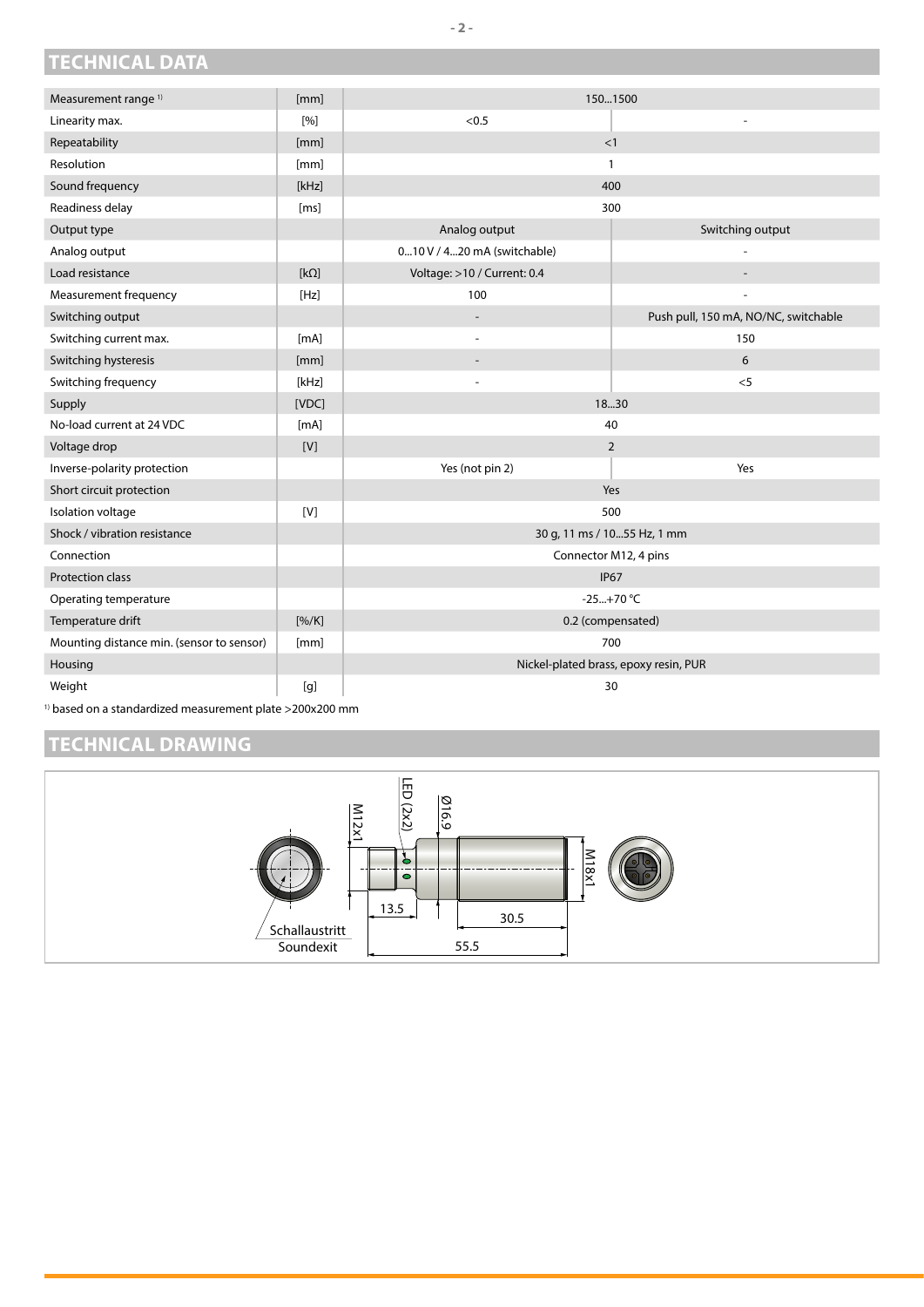#### <span id="page-2-0"></span>**ELECTRICAL CONNECTION**



#### **DETECTION BEAM**



#### **ACCESSORY RADIAL BEAM CAP**

By means of the radial beam attachment UFA2-RB-M18 an axial measuring sensor becomes a radial measuring sensor. The UFA2-RB-M18 can be used for the standard version of the UFA2 with switching output or analog output.

By using the UFA2-RB-M18, the blind range is reduced by approx. 18 mm and the measuring range is deflected by 90°.